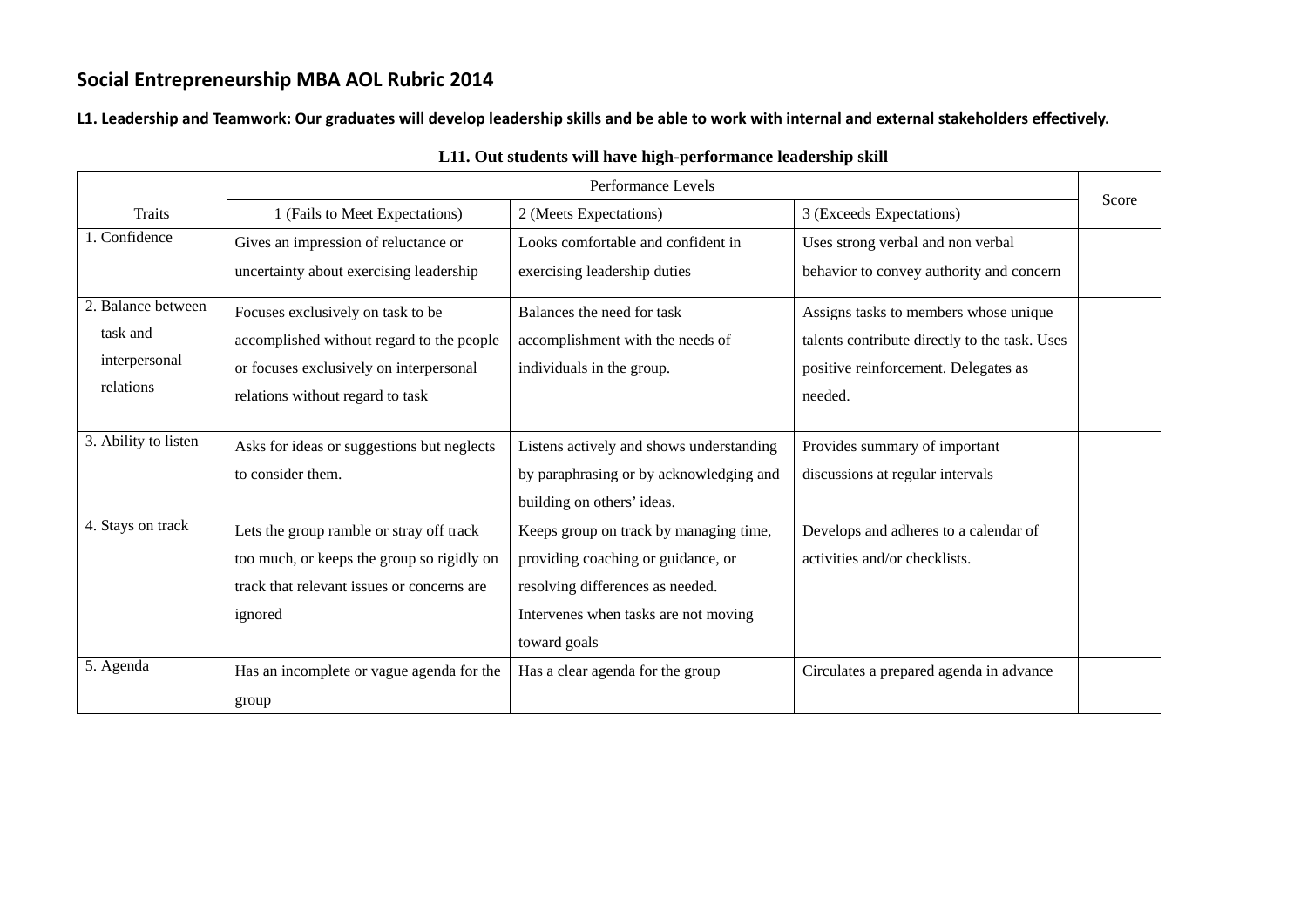|                    | Performance Levels                        |                                            |                                             |       |
|--------------------|-------------------------------------------|--------------------------------------------|---------------------------------------------|-------|
| Traits             | 1 (Fails to Meet Expectations)            | 2 (Meets Expectations)                     | 3 (Exceeds Expectations)                    | Score |
| 1. Commitment      | Seems reluctant to engage fully in        | Consistently demonstrates commitment to    | Follows up on ideas and suggestions from    |       |
|                    | discussions and task assignments          | the project by being prepared for each     | previous meetings and reports findings to   |       |
|                    |                                           | group meeting                              | the group                                   |       |
| 2. Balance between | Focuses on task to be accomplished        | Balances the need for task accomplishment  | Volunteers to assist others and shares      |       |
| task and           | without regard to team member or focuses  | with the needs of individuals in the group | information openly                          |       |
| interpersonal      | exclusively on interpersonal relations    |                                            |                                             |       |
| relations          | without regard to task                    |                                            |                                             |       |
| 3. Contributions   | Does not offer ideas or suggestions that  | Frequently offers helpful ideas or         | Listens actively and shows understanding    |       |
|                    | contribute to problem solving             | suggestions                                | by paraphrasing or by acknowledging and     |       |
|                    |                                           |                                            | building on others' ideas                   |       |
| 4. Stays on track  | Takes the group off track by initiating   | Introduces suggestions and ideas that are  | Uses tact and diplomacy to alert group that |       |
|                    | conversations or discussions unrelated to | relevant to the task                       | focus has strayed from the task at hand     |       |
|                    | the task                                  |                                            |                                             |       |
| 5. Working with    | Has a difficulty in identifying and       | Identifies various stakeholders and their  | Recognizes the stakeholders' needs and      |       |
| stakeholders       | managing the relationship with            | viewpoints and work with them              | work with them from the strategic           |       |
|                    | stakeholders.                             |                                            | perspective.                                |       |

#### **L12. Our students will know how to build a team and work with external stakeholders successfully**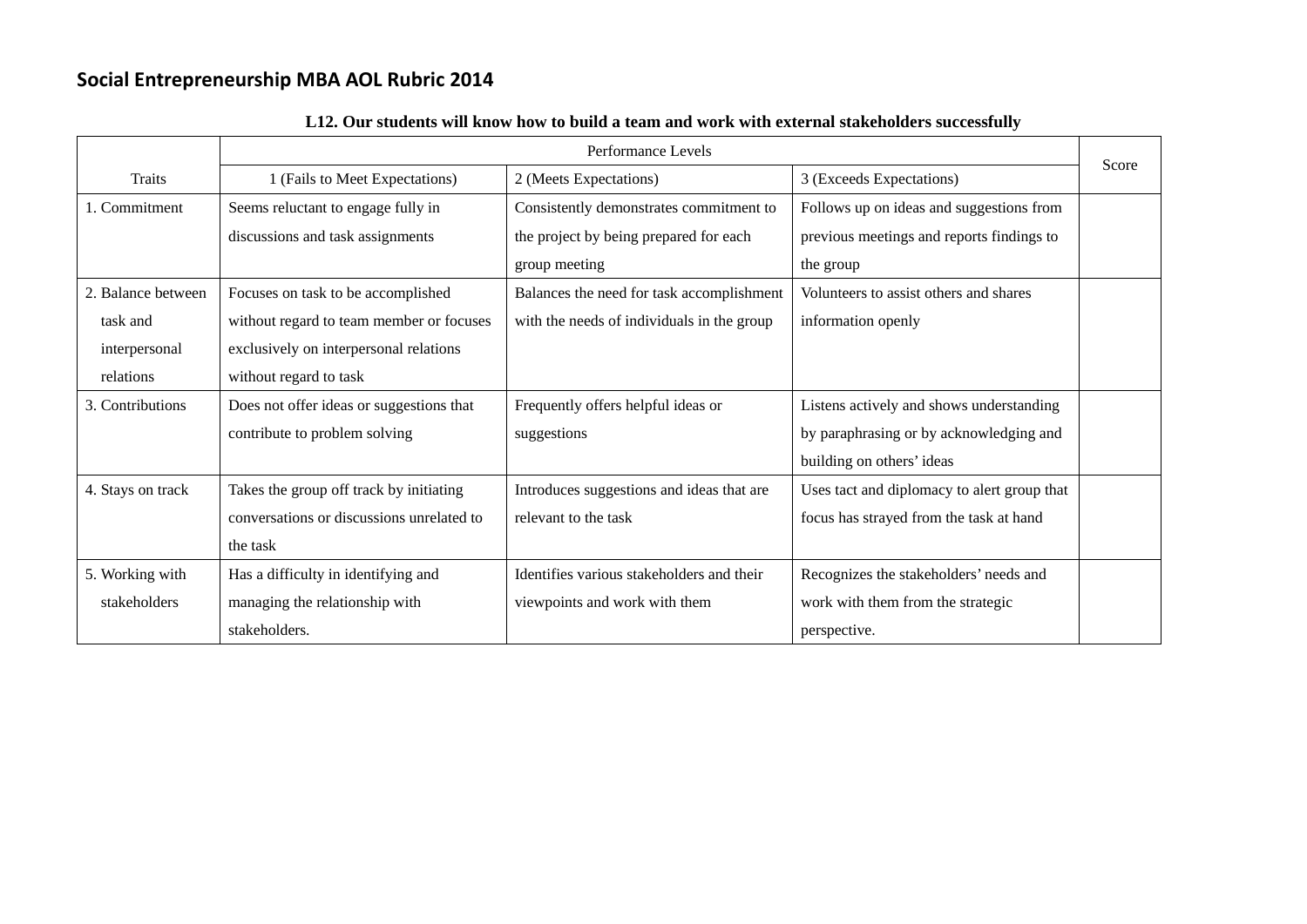L2. Domain Expertise in Creating and Managing Social Ventures: Our graduates will be able to develop professional knowledge and competencies of the **functional areas and integrate and apply them to practical business cases of social enterprise management.**

|                    | Performance Levels                        |                                               |                                              | Score |
|--------------------|-------------------------------------------|-----------------------------------------------|----------------------------------------------|-------|
| Traits             | 1 (Fails to Meet Expectations)            | 2 (Meets Expectations)                        | 3 (Exceeds Expectations)                     |       |
| 1. Professional    | Shows little competencies on the          | Shows solid understanding of management       | Shows deep knowledge and experiences in      |       |
| knowledge          | functional areas, and makes factual       | issues and approaches                         | creating and managing social ventures        |       |
|                    | mistakes                                  |                                               |                                              |       |
| 2. Management      | Lacks understanding of basic              | Shows clear comprehension of basic            | Integrates and applies basic management      |       |
| principle          | management principles and strategic       | management principles and strategic           | principles and strategic thinking approach   |       |
|                    | thinking approach                         | thinking approach.                            | across multiple disciplines.                 |       |
| 3. Application of  | Misuses strategic analysis and            | Uses strategic analysis and management        | Shows strong understanding and               |       |
| management tools   | management tools, concepts, and           | tools, concepts, and techniques               | application of management tools, concepts,   |       |
|                    | techniques                                |                                               | and techniques                               |       |
| 4. Application of  | Fails to incorporate financials into case | Shows knowledge of ratios and trend           | Applies financial analysis to develop        |       |
| financial analysis | analysis and real business development    | analysis; demonstrates understanding of       | sound management judgments; presents         |       |
|                    |                                           | firm's financial standing                     | financial analysis professionally            |       |
| 5. Case analysis   | Neglects to identify case issues          | Clearly identifies the key issues in the case | Develops a well-integrated statement and     |       |
|                    |                                           | and understands decision situation            | alternatives of the issues of the case       |       |
| 6. Qualitative and | Analysis is poor and shallow, not         | Analysis/evaluation is adequate, relatively   | Qualitative and quantitative                 |       |
| quantitative       | consistent with the criteria or does not  | consistent with criteria and facts are        | analysis/evaluation is effective, consistent |       |
| analysis           | use facts correctly                       | generally used correctly                      | with criteria and facts are used correctly   |       |

#### **L21. Our student will be able to enhance professional knowledge and competencies of the functional areas.**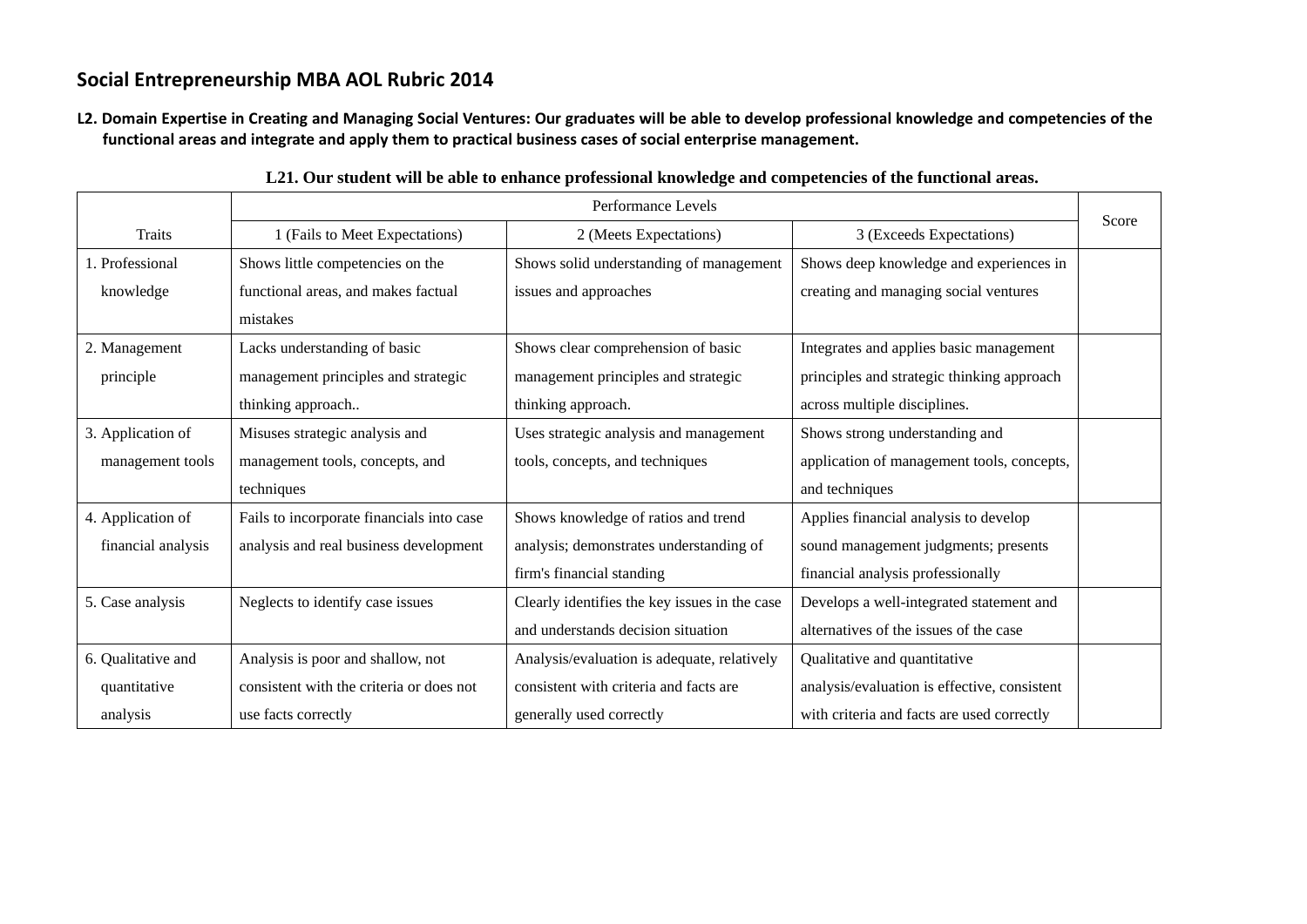|                     |                                          | Performance Levels                            |                                             |       |
|---------------------|------------------------------------------|-----------------------------------------------|---------------------------------------------|-------|
| <b>Traits</b>       | 1 (Fails to Meet Expectations)           | 2 (Meets Expectations)                        | 3 (Exceeds Expectations)                    | Score |
| 1. Integration and  | Does not yet integrate interdisciplinary | Partially integrates interdisciplinary skills | Successfully integrates interdisciplinary   |       |
| synthesis of        | skills and knowledge.                    | and knowledge in business cases and           | skills and knowledge in business cases and  |       |
| knowledge           |                                          | social enterprise management                  | social enterprise management.               |       |
| 2. Finding of real  | Does not attempt to or fails to identify | Summarizes issues in real business            | Clearly identifies the challenge and the    |       |
| problems            | real problems in case analysis or real   | analysis, though some aspects are incorrect   | problems and issues. Identifies integral    |       |
|                     | business analysis.                       | or confused                                   | relationships in analyzing the issue        |       |
| 3. Appropriate      | Data/evidence or sources are simplistic, | Appropriate data/evidence or sources          | Examines evidence and its source;           |       |
| supporting          | inappropriate, or not related topic      | provided, although exploration appears to     | questions its accuracy, relevance, and      |       |
| data/evidence       |                                          | have been routine                             | completeness                                |       |
| 4. Application of   | Does not apply or use relevant           | Identifies and discusses a set of feasible    | Identifies a set of feasible options that   |       |
| knowledge and       | knowledge and tools to business cases or | alternatives to deal with the cases           | demonstrates creativity and the ability to  |       |
| tools to cases      | real businesses                          |                                               | integrate knowledge in the real businesses. |       |
| 5. Development of   | Is unable to develop a new business case | Identifies the key issues and develops        | Develops professional competencies to       |       |
| new business cases  |                                          | capabilities to write business cases          | structure and write business cases          |       |
| 6. Understanding of | Fails to understand the integrated       | Understands the interconnected                | Understands the integrated management       |       |
| management          | management systems, processes, and       | management systems, though some               | systems clearly and from the perspective    |       |
| systems             | disciplines.                             | relationships are vague or confused           | of social enterprise management             |       |
| 7. Application of   | Is unable to get ideas or implications   | Gets some ideas or implications from the      | Gets clear ideas or useful implications     |       |
| tools and systems   | from the course in applying tools and    | course in applying tools and systems to       | from the course in applying tools and       |       |
| into new business   | systems to creating or managing social   | creating or managing social ventures          | systems to creating or managing social      |       |
| development         | ventures                                 |                                               | ventures                                    |       |

### **L22. Our students will apply different management disciplines into practical business cases of social enterprise management**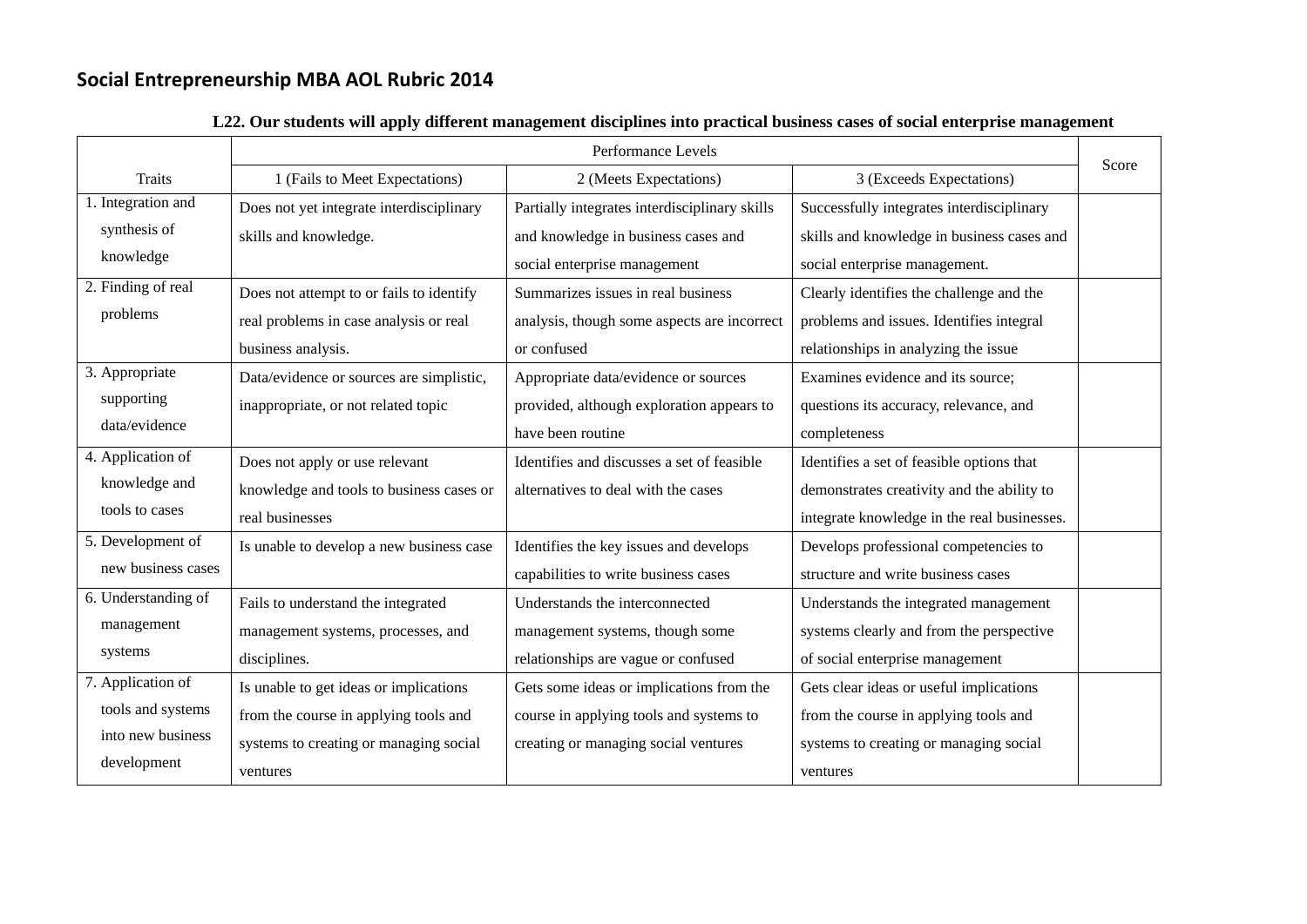#### **L3: Communication: our graduates will be effective communicators**

|                       | Performance Levels                          |                                              |                                           |       |
|-----------------------|---------------------------------------------|----------------------------------------------|-------------------------------------------|-------|
| <b>Traits</b>         | 1 (Fails to Meet Expectations)              | 2 (Meets Expectations)                       | 3 (Exceeds Expectations)                  | Score |
| 1. Clear introduction | No or unclear introduction, and absence of  | Provides an introduction, present some but   | Provides a coherent introduction and      |       |
| and background        | background information.                     | not all of the key background information.   | addresses key background issues           |       |
|                       |                                             |                                              | effectively.                              |       |
| 2. Discipline-related | Discipline-specific concepts and issues are | Appropriately addresses most of the key      | Appropriately addresses all key           |       |
| concepts and          | not identified or they are identified       | discipline-specific concepts and issues but  | discipline-specific concepts and issues   |       |
| issues                | inappropriately.                            | omits or identifies a few of the minor ones. | and most of the minor ones.               |       |
| 3. Internally         | Arguments are inconsistent, different parts | Most arguments are consistent, and most      | Arguments presented in the paper are      |       |
| consistent            | of the paper do not relate well to each     | parts of the paper are integrated and        | consistent and the different parts of the |       |
| arguments             | other and are inconsistent.                 | consistent.                                  | paper are well integrated and             |       |
|                       |                                             |                                              | consistent.                               |       |
| 4. Logic and          | Arguments are poorly organized, do not      | Most but not all of the arguments are well   | All arguments are well organized, flow    |       |
| organization          | flow well, and are hard to follow.          | organized, flow logically, and are easy to   | logically, and are easy to follow.        |       |
|                       |                                             | follow.                                      |                                           |       |
| 5 Consistent          | No or very weak connection between          | Reasonable connection between analysis and   | Very strong connection between            |       |
| conclusions           | analysis and conclusions                    | conclusions; there may be minor              | analysis and conclusions; there are no    |       |
|                       |                                             | inconsistencies                              | inconsistencies.                          |       |
| 6. Style and          | Numerous spelling errors; inappropriate     | Few spelling errors, generally appropriate   | No or very minimal spelling, grammar,     |       |
| grammar               | grammar, sentence structure, and            | grammar, sentence structure, and             | sentence structure, and paragraphing      |       |
|                       | paragraphing used throughout the            | paragraphing.                                | errors.                                   |       |
|                       | document.                                   |                                              |                                           |       |

#### **L31. Our student will produce professional business documents**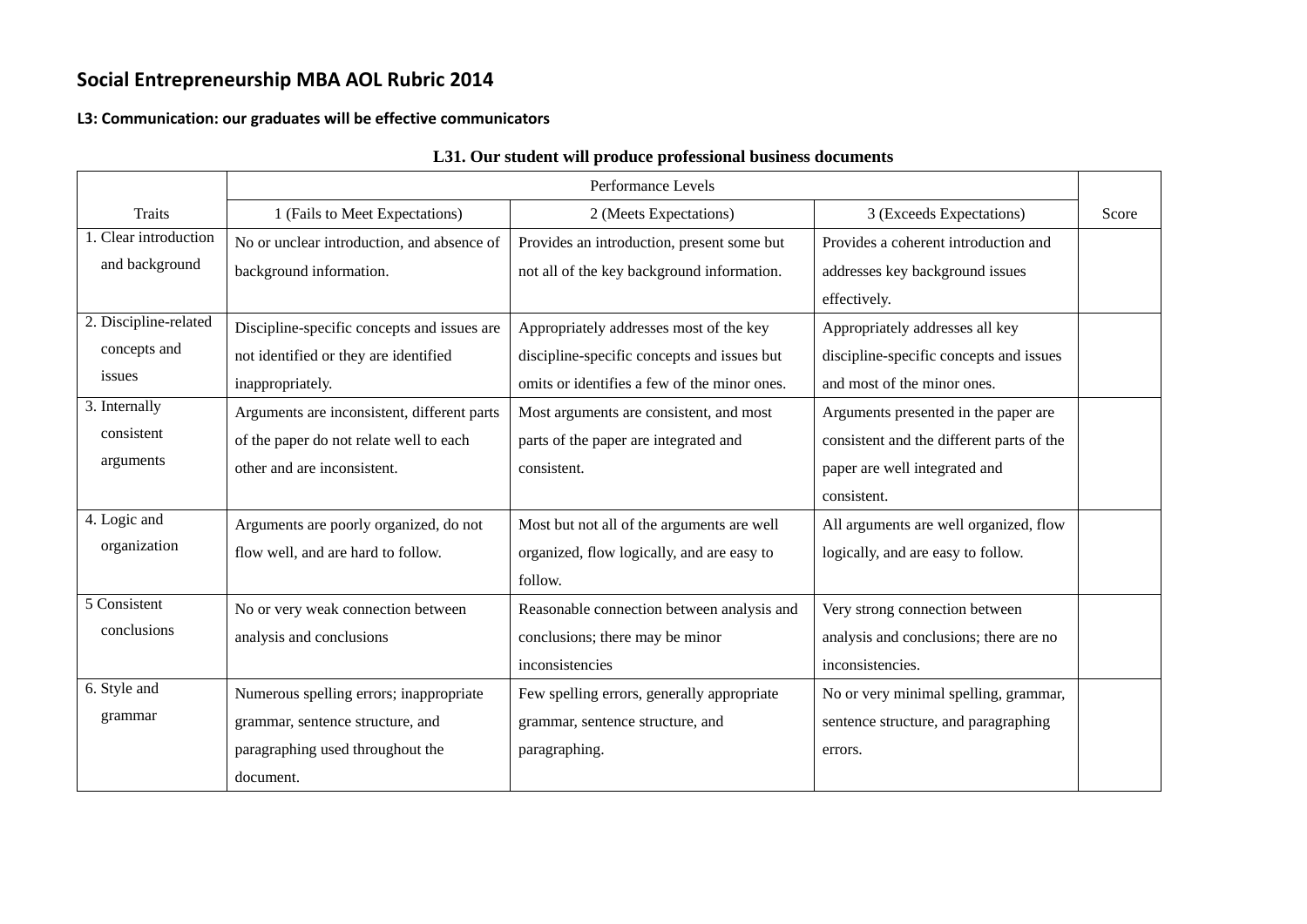| 7. Effective literature | No literature or used of inappropriate web- | Uses more than one research source but         | Uses multiple research sources and        |
|-------------------------|---------------------------------------------|------------------------------------------------|-------------------------------------------|
| search skills           | based sources; sources are not come from    | demonstrates no attempt to incorporate         | makes effective use of current and        |
|                         | professional literature; sources are not    | current information; most sources are          | reliable information; sources are         |
|                         | current and/or relevant.                    | authoritative or come from professional        | authoritative or come from the            |
|                         |                                             | literature; sources are generally current and  | professional literature; includes current |
|                         |                                             | relevant.                                      | relevant sources.                         |
| 8. Documents            | No or inconsistent references; evidence of  | Generally includes appropriate citations       | Includes appropriate citations within     |
| sources                 | plagiarism.                                 | within the document and lists references at    | the documents and lists references that   |
|                         |                                             | the end of the documents; references are       | include full bibliographic information    |
|                         |                                             | generally usable but may not contain the full  | for each citation in the document;        |
|                         |                                             | bibliographic information; citations and       | citations and references are consistent   |
|                         |                                             | references are generally consistent throughout | throughout the document.                  |
|                         |                                             | the documents                                  |                                           |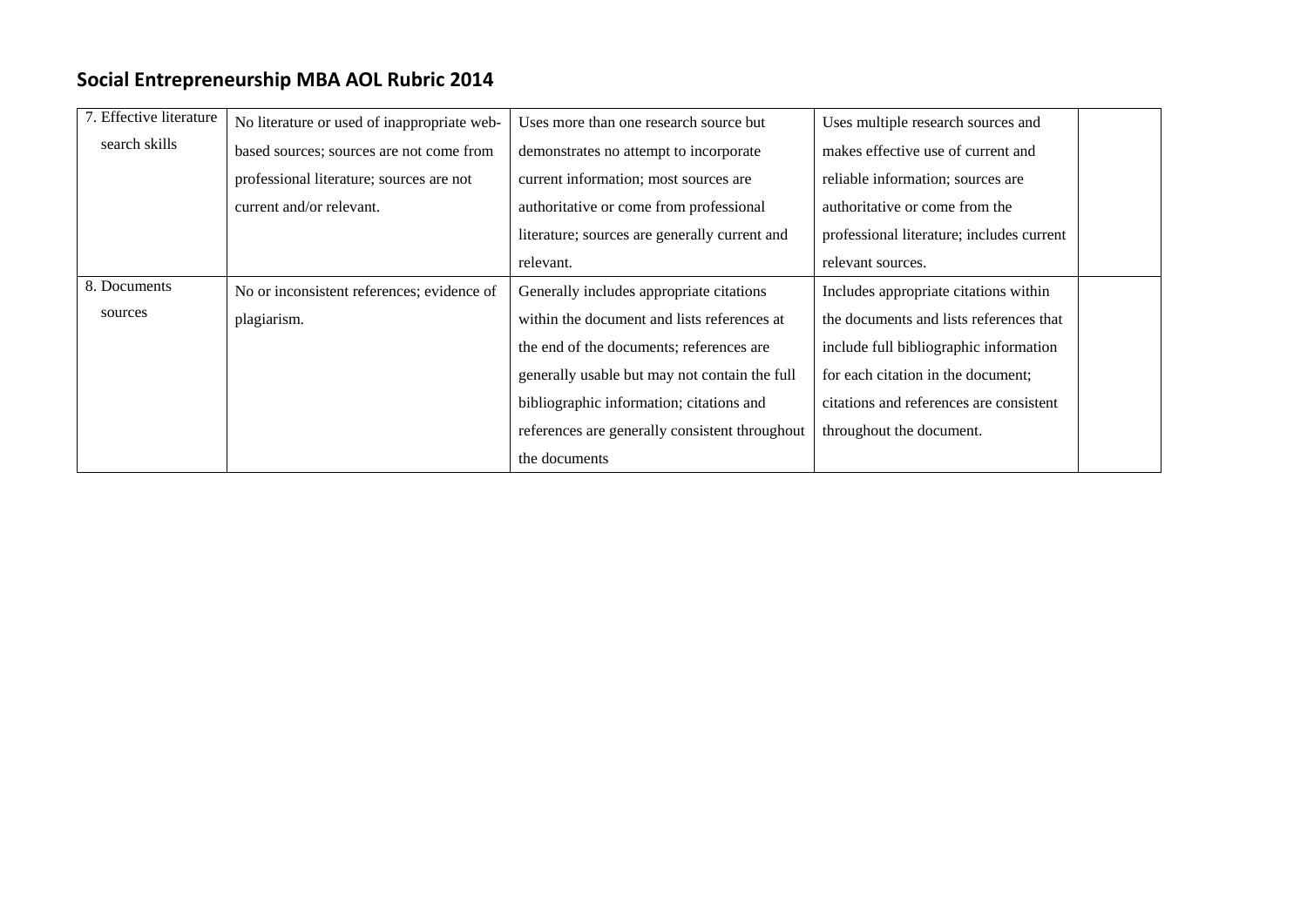|                      |                                             | Performance Levels                          |                                              |       |
|----------------------|---------------------------------------------|---------------------------------------------|----------------------------------------------|-------|
| <b>Traits</b>        | 1 (Fails to Meet Expectations)              | 2 (Meets Expectations)                      | 3 (Exceeds Expectations)                     | Score |
| 1. Organization      | No opening statement or irrelevant          | Has opening statement relevant to topic,    | Has a clear opening statement that catches   |       |
|                      | statement; Loses focus more than once;      | and gives outline of speech; mostly         | audience's interest and gives overview;      |       |
|                      | does not manage time effectively.           | organized with some transitions; allows     | stays focused throughout. Has transition     |       |
|                      |                                             | enough time to deliver speech, although it  | statement, ties sections together; effective |       |
|                      |                                             | could have been better edited               | time management.                             |       |
| 2. Quality of slides | Sloppy and/or unprofessional; may be        | Readable, professional, appropriate         | Readable, professional, imaginative and/or   |       |
|                      | difficult to read                           | number                                      | high quality (without being a distraction).  |       |
| 3. Voice quality and | Demonstrates one or more of the             | Can easily understand; appropriate pace     | Excellent delivery; conversational,          |       |
| pace                 | following: mumbling, too soft, too loud,    | and volume; delivery is mostly clear and    | modulates voice, projects enthusiasm,        |       |
|                      | too fast, too slow                          | natural                                     | interest, confidence.                        |       |
| 4. Mannerisms        | Demonstrates one or more distracting        | No distracting mannerisms. Decent           | Uses body language effectively (and          |       |
|                      | mannerisms, which may include bad           | posture.                                    | naturally) to maintain audience's interest   |       |
|                      | posture, shifting feet, etc.                |                                             |                                              |       |
| 5. Professionalism   | Makes excuses for the presentation; word    | Treats audience profession-ally, word       | Treats audience professionally; confident,   |       |
|                      | choice is not appropriate for audience;     | choice is acceptable (does not use slang);  | shows command of topic                       |       |
|                      | inappropriately informal                    | keeps nervousness under control             |                                              |       |
| 6. Use of            | Relies heavily on slides or notes; makes    | Looks at slides to keep on track with       | Slides are use effortlessly to enhance       |       |
| media/rapport        | little eye contact; inappropriate number of | presentation; appropriate number of slides; | speech; perfect eye contact.                 |       |
| with audience        | slides (too many or too few).               | maintains eye contact most of the time.     |                                              |       |
| 7. Ability to answer | Cannot address basic questions.             | Can address most questions with correct     | Answers all questions with relevant,         |       |
| questions.           |                                             | information                                 | correct information; speaks confidently.     |       |

### **L32: Our students will deliver effective presentation accompanied with proper media technology**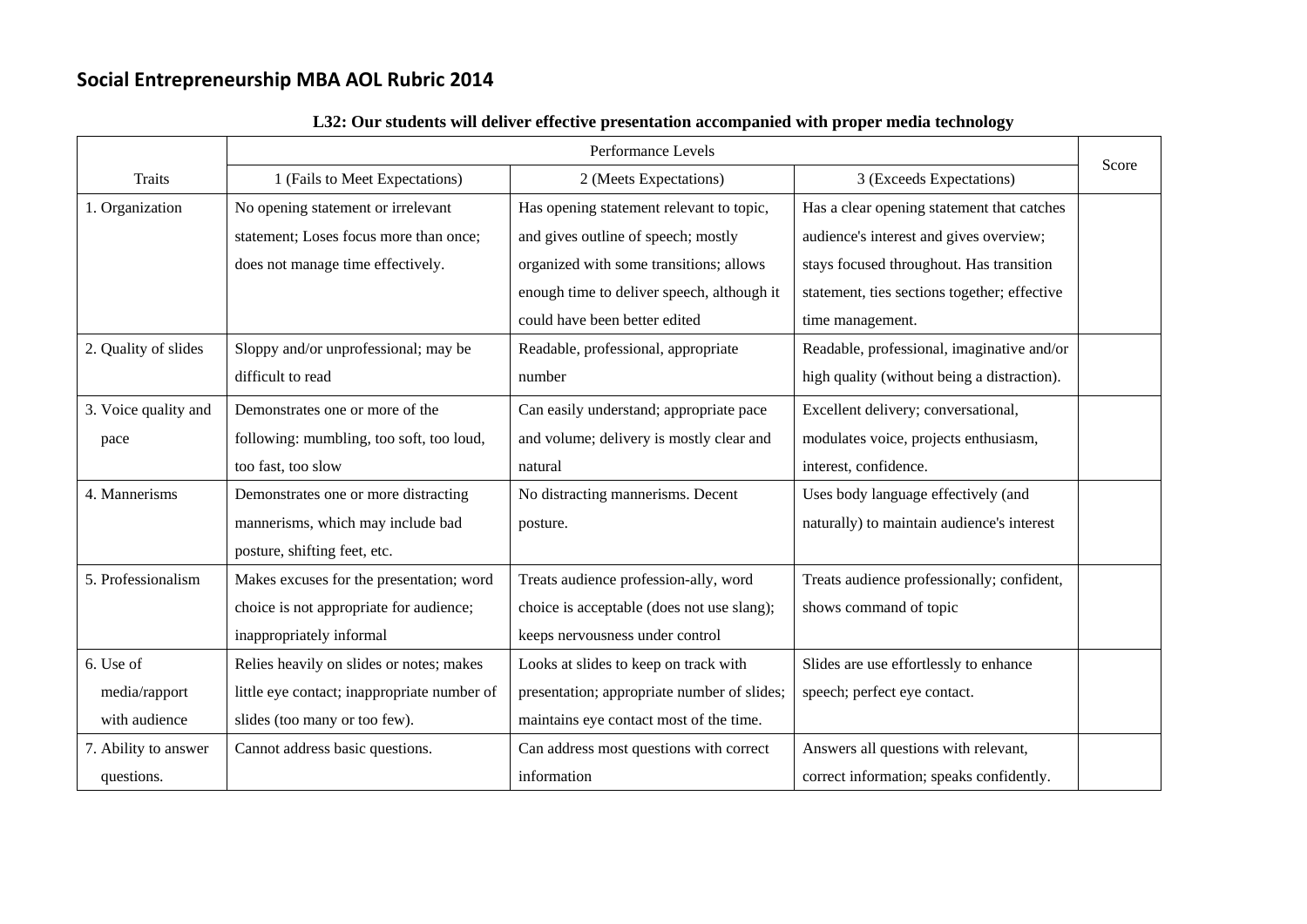#### L4. Ethically & Socially Conscious Reasoning: Our graduates will understand the gravity of ethical behavior and corporate social responsibility

|                 | Performance Levels                         |                                             |                                              | Score |
|-----------------|--------------------------------------------|---------------------------------------------|----------------------------------------------|-------|
| <b>Traits</b>   | 1 (Fails to Meet Expectations)             | 2 (Meets Expectations)                      | 3 (Exceeds Expectations)                     |       |
| 1. Identifies   | Has a vague idea of what the dilemma is    | Identifies the dilemma, including pertinent | Describes the dilemma in detail having       |       |
| dilemma         | and is uncertain what must be decided in   | facts, and ascertains what must be decided  | gathered pertinent facts. Ascertains exactly |       |
|                 | individual or business behavior            | in individual or business behavior          | what must be decided in individual or        |       |
|                 |                                            |                                             | business behavior                            |       |
| 2. Stakeholders | Fails to recognize all stakeholders or     | Recognizes stakeholders and explores        | Recognizes all stakeholders and fully        |       |
| consideration   | explores consequences and                  | some of the consequences and                | explores consequences and                    |       |
|                 | threats/opportunities                      | threats/opportunities fairly effectively    | threats/opportunities                        |       |
|                 | ineffectively                              |                                             |                                              |       |
| 3. Options      | Failed to identify all of the relevant and | Identified most of the relevant practical   | Correctly identified all of the relevant     |       |
| development     | practical options                          | options, but overlooked some related        | practical options and all of the related     |       |
|                 |                                            | conceptual problems and issues              | conceptual problems and issues               |       |
| 4. Options      | Failed to provide weightings of various    | Provided some evaluation of ethical and     | Provided appropriate and defensible          |       |
| evaluation      | ethical and social arguments and reasons   | social reasons and arguments, but           | evaluations for all relevant arguments       |       |
|                 |                                            | overlooked important factual or logical     | noting wherever necessary factual            |       |
|                 |                                            | errors in some reasons                      | assumptions, logical errors, or conceptual   |       |
|                 |                                            |                                             | confusions.                                  |       |
| 5. Decision and | Has difficulty identifying and appropriate | Formulates an implementation plan that      | Formulates an implementation plan that       |       |
| action          | course of action from among options        | delineates the execution of the decision    | delineates the execution of the decision     |       |
|                 |                                            |                                             | and that evidences a thoughtful reflection   |       |
|                 |                                            |                                             | on the benefits and risks of action          |       |

#### **L41. Our student will identify ethical and social dilemma and be able to recognize and evaluate alternative courses of action.**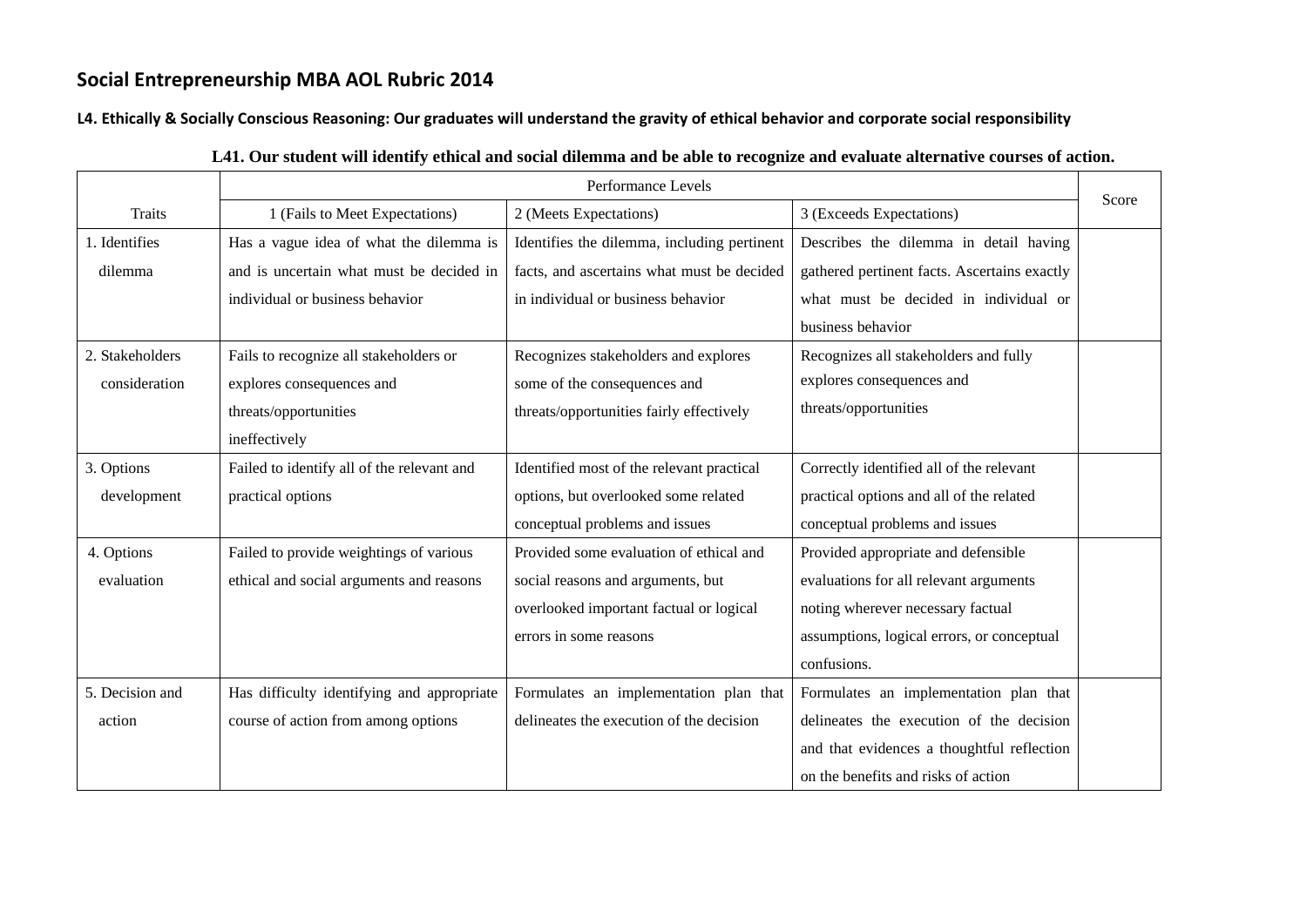|                  | Performance Levels                       |                                           |                                            |       |
|------------------|------------------------------------------|-------------------------------------------|--------------------------------------------|-------|
| Traits           | 1 (Fails to Meet Expectations)           | 2 (Meets Expectations)                    | 3 (Exceeds Expectations)                   | Score |
| 1. Importance    | Somewhat appreciates the importance of   | Mostly appreciates the importance to keep | Fully appreciates the importance of        |       |
|                  | keeping professional code of conduct     | professional code of conduct              | keeping professional code of conduct.      |       |
|                  |                                          |                                           |                                            |       |
| 2. Understanding | Somewhat understands the detailed        | Mostly understands the detailed contents  | Fully understands the detailed contents of |       |
|                  | contents of professional code of conduct | of professional code of conduct           | professional code of conduct.              |       |
|                  |                                          |                                           |                                            |       |
| 3. Compliance    | Somewhat complies with professional      | Mostly complies with professional code    | Fully complies with professional code of   |       |
|                  | code of conduct                          | of conduct                                | conduct                                    |       |

### **L42. Our students will know the professional code of conduct within their discipline**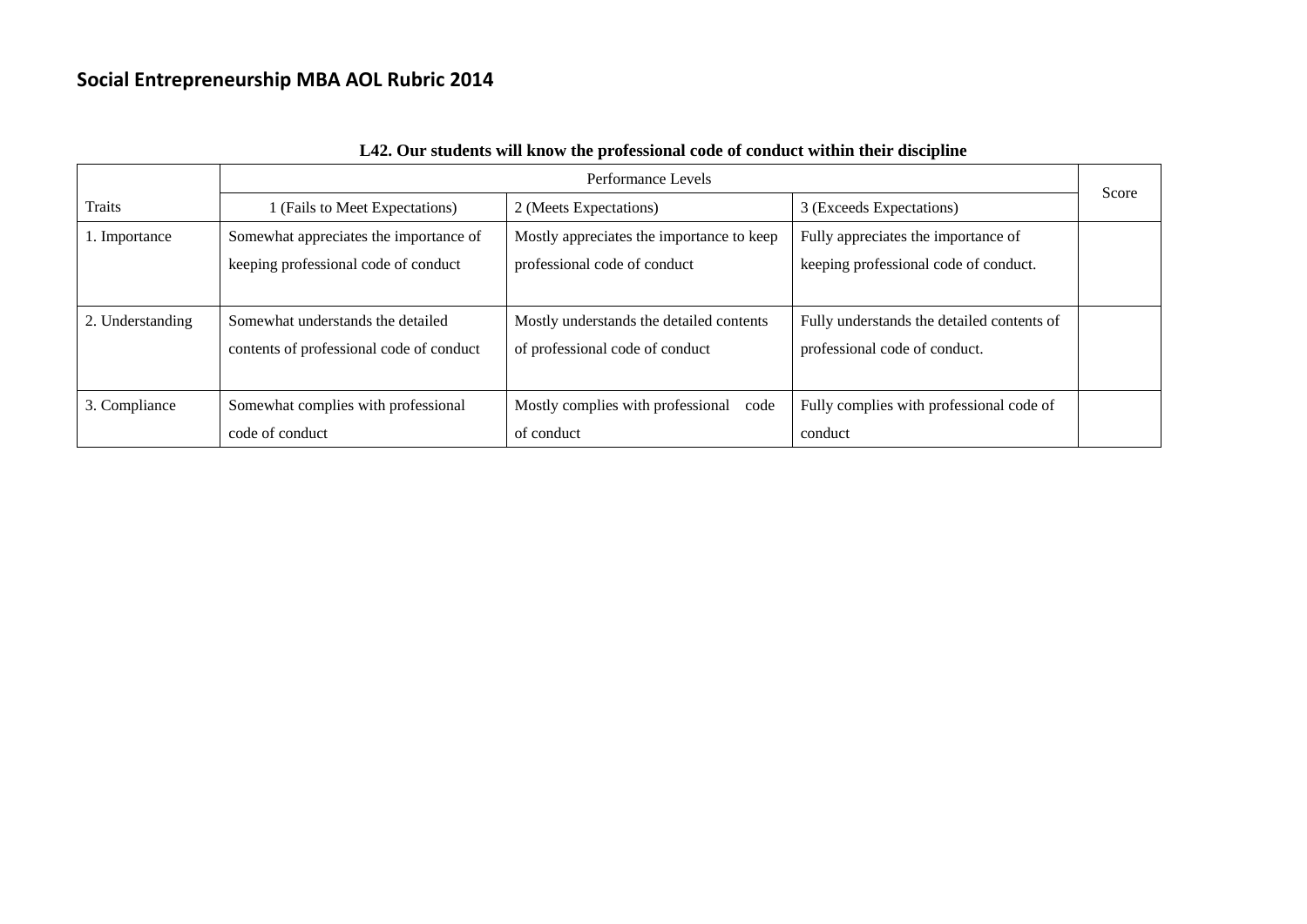#### **L5. Global Perspective: Our graduates will have <sup>a</sup> global perspective.**

|                      | Performance Levels                           |                                             |                                           | Score |
|----------------------|----------------------------------------------|---------------------------------------------|-------------------------------------------|-------|
| <b>Traits</b>        | 1 (Fails to Meet Expectations)               | 2 (Meets Expectations)                      | 3 (Exceeds Expectations)                  |       |
| 1. Identification of | No or incomplete identification of some or   | Some identification of most of the relevant | Clear and detailed identification of      |       |
| global issues        | all of the following relevant global issues: | issues                                      | relevant issues                           |       |
|                      | economic, cultural, legal, demographic       |                                             |                                           |       |
|                      |                                              |                                             |                                           |       |
| 2. Analysis of       | No analysis of impact of relevant global     | Some analysis of impact of global issues;   | Clear, accurate and detailed analysis of  |       |
| global issues        | issues; erroneous analysis of impact         | some inaccuracies in analysis               | impact of relevant global issues          |       |
|                      |                                              |                                             |                                           |       |
| 3. Application of    | No application of analysis to specific       | Some application of analysis to specific    | Clear application of analysis to global   |       |
| analysis to global   | global business situation; incorrect         | global business situation, weak             | business situation; valid conclusions and |       |
| business situation   | conclusions or recommendations made.         | conclusions or recommendations made         | good recommendations given                |       |
|                      |                                              |                                             |                                           |       |
| 4. Cultural          | Fails to adjust for cultural differences     | Some consideration given to cultural        | Extensive consideration given to cultural |       |
| differences          |                                              | differences                                 | differences, including appropriate        |       |
|                      |                                              |                                             | modification of communication             |       |

#### **L51. Our student will define global business issues and relate these to emerging business opportunities (L23)**